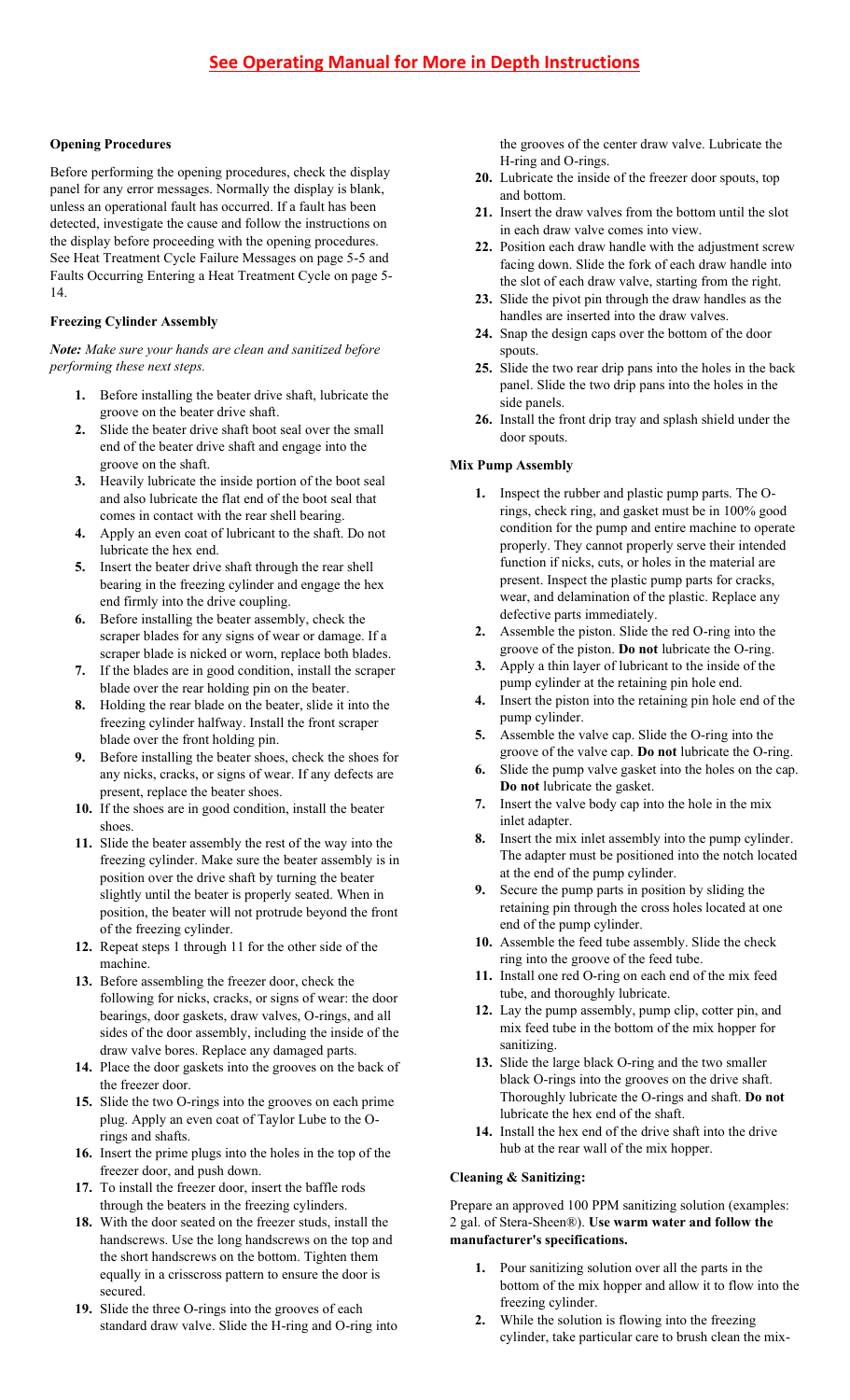level sensing probe, mix hopper, mix inlet hole, air/mix pump, pump clip, mix feed tube, and cotter pin.

- **3.** Install the pump assembly at the rear of the mix hopper. To position the pump on the drive hub, align the drive hole in the piston with the drive crank of the drive shaft. Secure the pump in place by slipping the pump clip over the collar of the pump, making sure the clip fits into the grooves in the collar.
- **4.** Install the pump end of the mix feed tube and secure with the cotter pin. Failure to follow this instruction could result in sanitizer spraying on the operator.
- **5.** Prepare another pail of approved 100 PPM sanitizing solution.
- **6.** Pour the sanitizing solution into the mix hopper.
- **7.** Brush the exposed sides of the hopper.
- **8.** Place the power switch in the ON position.
- **9.** Press the Wash symbol. This will cause the sanitizing solution in the freezing cylinder to be agitated. Wait at least 5 minutes before proceeding with these instructions.
- **10.** With an empty pail beneath the door spouts, raise the prime plug and press the Pump symbol.
- **11.** When a steady stream of sanitizing solution is flowing from the prime plug opening in the bottom of the freezer door, open the draw valve. Momentarily open the center draw valve to sanitize the center door spout. Draw off the remaining sanitizing solution.
- **12.** Once the sanitizer stops flowing from the door spout, press the Wash and Pump symbols and close the draw valve.

#### **Priming:**

- **1.** Place an empty pail beneath the door spouts. With the prime plug in the up position, pour 2-1/2 gal. (9.5 L) of fresh mix into the mix hopper and allow it to flow into the freezing cylinder.
- **2.** Open the draw valve to remove all sanitizing solution. When only fresh mix is flowing, close the draw valve.
- **3.** Once a steady stream of mix starts to flow from the prime plug opening in the bottom of the freezer door, push the prime plug down.
- **4.** When mix stops bubbling down into the freezing cylinder, remove the cotter pin from the outlet fitting of the mix pump. Insert the outlet end of the mix feed tube into the mix inlet hole in the mix hopper. Place the inlet end of the mix feed tube into the outlet fitting of the mix pump. Secure with the cotter pin.
- **5.** Select the Auto symbol.
- **6.** Fill the hopper with fresh mix and place the mix hopper cover in position.